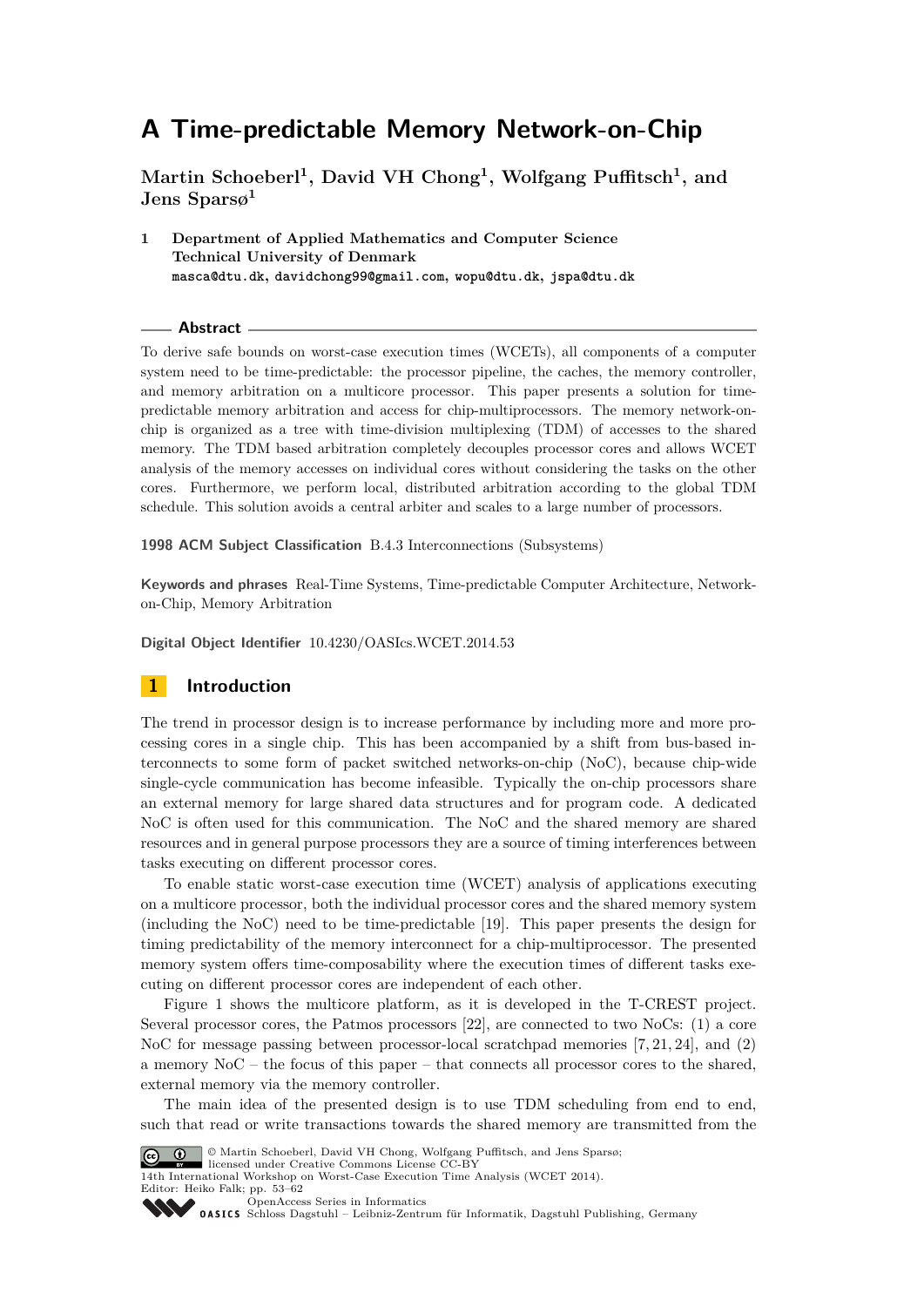<span id="page-1-0"></span>

**Figure 1** Multicore architecture with several processor cores connected to two NoCs: one for core-to-core message passing and one for access to the shared, external memory.

initiating processor core to the memory without any dynamic arbitration or buffering. Only the processor-local memories (caches and/or scratchpad-memories) buffer any data. By injecting transactions according to a global schedule, they can be propagated in a pipelined fashion even without flow control. The TDM slots and the TDM schedule are defined by the sequence of equally sized read or write transactions towards the memory.

Compared to implementations that use source rate control and dynamic arbitration, the use of TDM results in both a simple hardware implementation and a straightforward WCET analysis. Furthermore, executing this global TDM schedule distributed at the processor cores results in distributed arbitration that scales well with increased number of processor cores. Compared to other TDM memory arbiters we consider pipelining in the design and account for the pipeline delays in the timing parameters. This is the contribution of the paper.

The paper is organized in 6 sections: Section [2](#page-1-1) presents related work. Section [3](#page-2-0) presents the design of the memory NoC and Section [4](#page-4-0) the resulting timing of memory transactions and TDM slotting. Section [5](#page-6-0) presents the implementation and evaluation of the memory NoC in an FPGA. Section [6](#page-7-0) concludes.

# <span id="page-1-1"></span>**2 Related Work**

The design of time-predictable multicore systems is attracting increasing interest. Cullman et al. discusses some high-level design guidelines [\[3\]](#page-8-1). To simplify WCET analysis (or even make it feasible) the architecture shall be *timing compositional*. That means that the architecture has no timing anomalies or unbounded timing effects [\[12\]](#page-9-5). The Patmos processor, used in the proposed time-predictable multicore, fulfills those properties. For multicore systems the authors of [\[3\]](#page-8-1) argue for bounded access delays on shared resources. This is in our opinion best fulfilled by a TDM based arbitration scheme, as presented in this paper.

From a structural point of view, communication between processor cores and external memory is different from inter-core communication. While the former follows a many-to-one communication pattern, the latter requires many-to-many communication. Consequently, approaches to make many-to-many communication predictable [\[5,](#page-8-2) [13,](#page-9-6) [24\]](#page-9-3) are not directly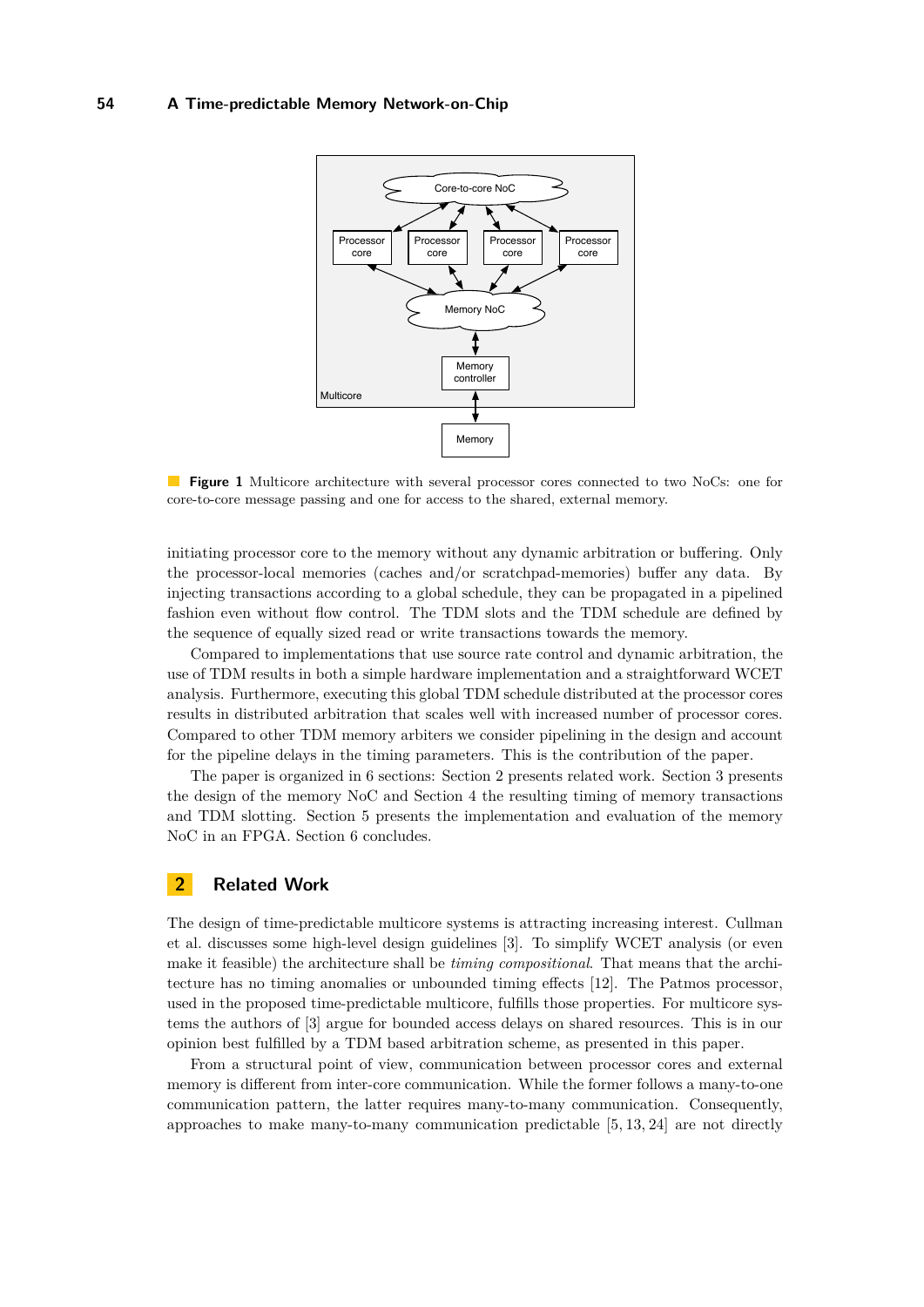#### **M. Schoeberl, D. VH Chong, W. Puffitsch, and J. Sparsø 55**

comparable to the work presented in this paper.

The proposed memory NoC is similar to "mesh-of-trees" NoCs [\[2,](#page-8-3) [17\]](#page-9-7) with a single tree. These NoCs perform 2:1 arbitration in the nodes of the trees such that a request that is blocked by a request on the other input will win arbitration in the next cycle. Therefore, arbitration follows a distributed round-robin scheme.

Different arbitration schemes for a time-predictable memory access of a processor and a video controller are evaluated in [\[15\]](#page-9-8). The work has been extended to build a timepredictable multicore version of the Java processor JOP [\[16\]](#page-9-9). A TDM based memory arbitration is used and the WCET of individual bytecodes of the Java processor take the possible positions within the TDM schedule into account. Therefore, some latency introduced by TDM arbitration can be hidden. In contrast to our distributed TDM memory arbiter, the JOP TDM arbiter was designed to include the read response within the TDM slot. This design limits the possibility to pipeline the arbiter.

The initial memory connection in the T-CREST project is the so-called Bluetree [\[6\]](#page-8-4). Bluetree is a tree of 2:1 multiplexers where the default behavior is that one of the inputs has priority over the other. To avoid starvation of the lower priority input, a counter controls the maximum number of priority messages when a low priority message is pending. This design is optimized to deliver good average-case performance and guarantee worst-case responses. Compared to the Bluetree, our design is not work conserving, but has a shorter worst-case latency guarantee, considering all other parameters the same.

An approach close to our work is presented in [\[18\]](#page-9-10). The proposed multicore system is also intended for tasks according to the simple task model [\[9\]](#page-9-11). The local cache loading for the processor cores is performed from a shared main memory. Similar to our approach, a TDM based memory arbitration is used.

The memory wheel of the PRET architecture [\[11\]](#page-9-12) is also a form of TDM arbitration. PRET's memory wheel arbitrates between the six hardware threads of processor rather than between different processor cores. Therefore, scalability is not a major concern.

Gomony at al. argue for coupling the NoC TDM slotting with the TDM arbitration within a memory controller [\[4\]](#page-8-5). This is in line with our argument. However, compared to their design we completely avoid buffering in the NoC and in the memory controller.

Schranzhofer et al. [\[23\]](#page-9-13) present a timing analysis for TDM arbitration. They model the case where memory accesses are allowed only at the beginning and end of a task, the case where accesses are allowed at any time, and a hybrid of these two cases. Kelter et al. [\[8\]](#page-8-6) also present a timing analysis for TDM arbitration. They compare several variants that trade off precision and analysis effort. They find that their approach can lead to significantly lower WCETs for timing-composable systems than for non-composable systems.

Most TDM based designs consider equal slots for all processor cores. However, it is easy to envision a schedule where some cores get more than one slot per TDM period. One can optimize this allocation with the WCET of the individual tasks running on the different processor cores. However, it has been shown that this rather coarse grain optimization is not very efficient [\[25\]](#page-9-14).

## <span id="page-2-0"></span>**3 Memory Network-on-Chip Design**

Figure [2](#page-3-0) shows the memory NoC design. As this NoC serves a many-to-one communication flow between several processor cores and a single memory controller, it is organized as a tree. Each processor core is connected via a standard interface, the open core protocol (OCP) [\[14\]](#page-9-15), to the network interface (NI). The NIs are connected by a tree of merge circuits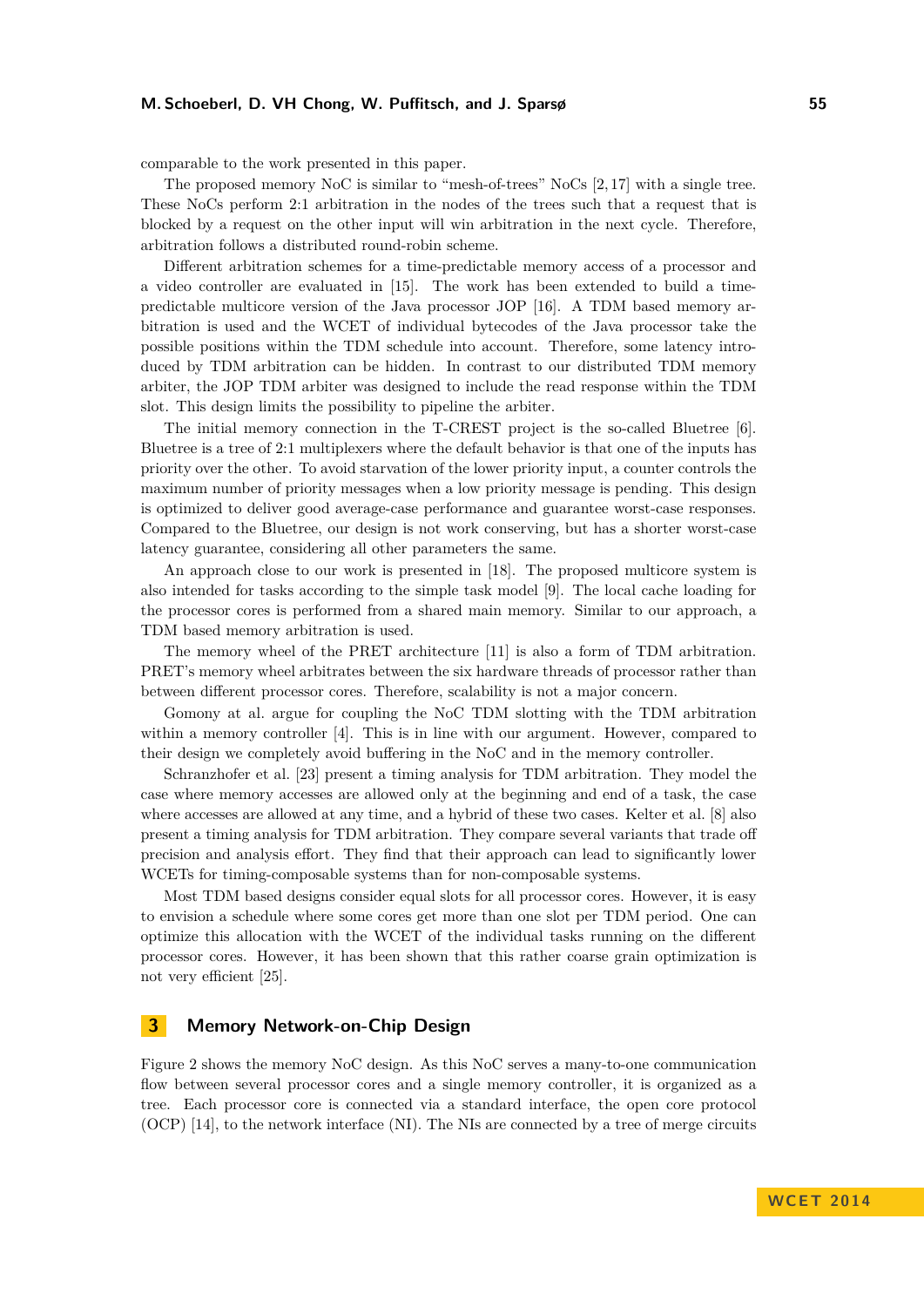<span id="page-3-0"></span>

**Figure 2** The distributed TDM based memory NoC.

downstream towards the memory interface (MI) and back upstream for the return data. The MI is connected to the on-chip memory controller, which itself is connected to the external memory.

The memory NoC supports burst read and write transactions. For single word/byte writes, write enable signals for individual bytes are supported. When the external memory is a DRAM device that needs refresh, a refresh circuit is added to the memory NoC at the same level as a processor core. Therefore, refresh consumes one TDM slot, but has no further influence on the memory access timing.

Each core local NI executes the core relevant part of the global TDM schedule. When the time slot for a core arrives and a memory transaction is pending, the NI acknowledges the transaction to the processor core and the transaction data freely flows down the network tree. No flow control, arbitration, or buffering (except pipeline registers to improve clock frequency) is performed along the downstream path. The memory request arrives at the MI and is translated back to an OCP transaction request to the memory controller. Here OCP handshaking is generated, but the TDM schedule is organized such that it is guaranteed that the memory controller and the memory are ready to accept the transaction.

On a read transaction, the result is returned from the memory to the memory controller and from there back upstream to the processor cores. The returning to the processor cores can be a simple broadcast to all processors, which itself can be pipelined. Alternatively, it can be organized as a broadcast tree as shown in Figure [2.](#page-3-0) Due to the pipelining, several read requests might be on the fly in the memory NoC, memory controller, and memory. Therefore, a processor might see a read return from a former read request by a different processor after sending the read request.

To identify the correct return data there are two possibilities: (1) either tag the memory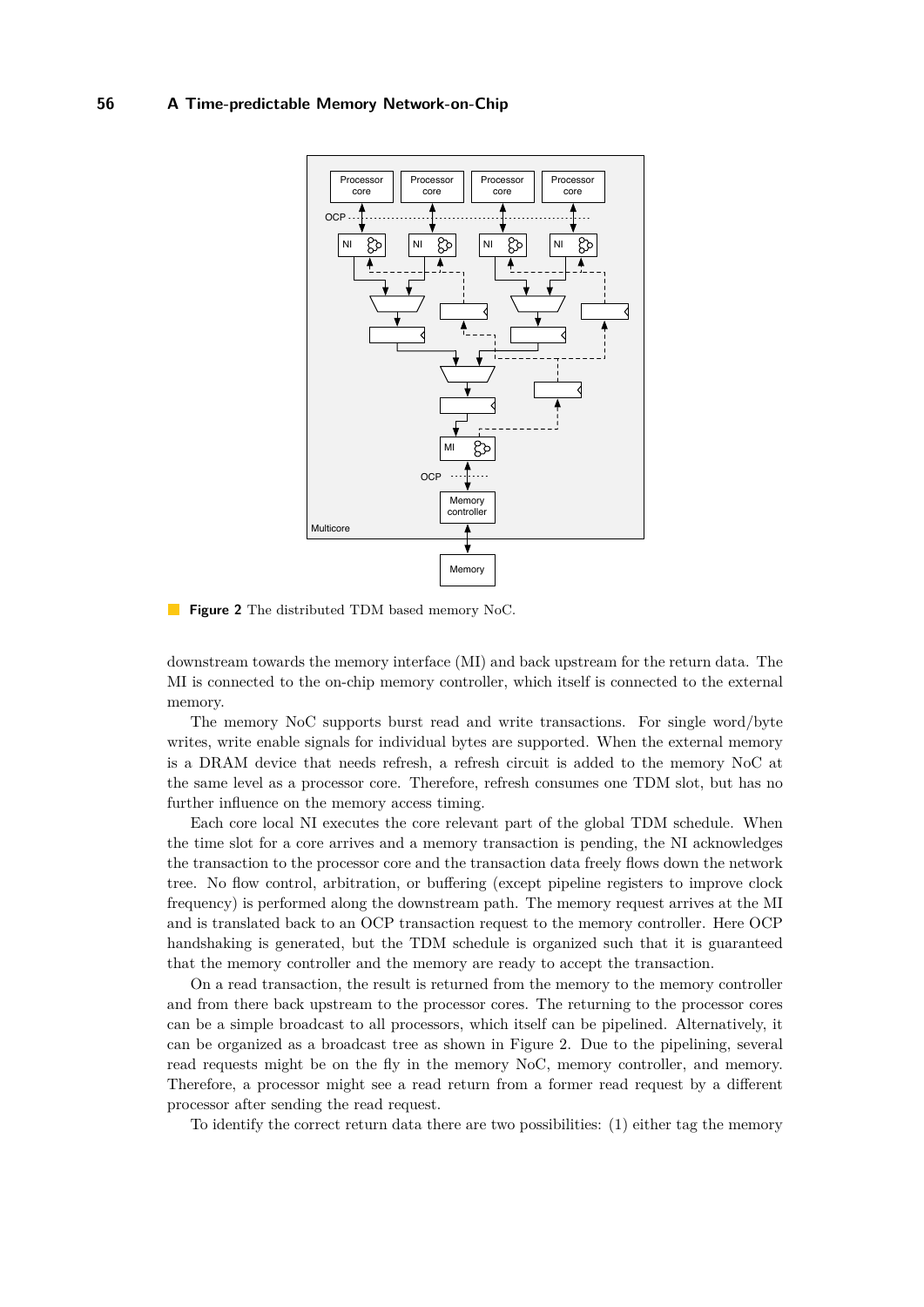| Parameter                                                  | Meaning                                              |
|------------------------------------------------------------|------------------------------------------------------|
| $t_{b}$                                                    | Burst transfer length                                |
| $t_{r2b}$                                                  | Read command to read burst delay                     |
| $t_{b2e}$                                                  | Write burst to command end delay                     |
| $t_{rd} = t_{r2b} + t_b$                                   | Read transaction timing (at the memory interface)    |
| $t_{wr} = t_b + t_{b2e}$                                   | Write transaction timing (at the memory interface)   |
| $t_{ctrlrd}, t_{ctrlwr}$                                   | Non-pipelinable time delays in the memory controller |
| $t_{slot} = max(t_{rd} + t_{ctrlrd}, t_{wr} + t_{ctrlwr})$ | Minimum slot length                                  |
| N                                                          | Number of processor cores                            |
| $T = N \times t_{slot}$                                    | TDM period (with equal memory bandwidth)             |
| $L_{down}$                                                 | Memory NoC and controller downstream latency         |
| $L_{up}$                                                   | Memory NoC and controller upstream latency           |
| $t_{word} = T - 1 + L_{down} + t_{slot} + L_{up}$          | Worst-case read transaction time                     |
| $t_{\text{uncurr}} = T - 1 + t_{\text{slot}}$              | Worst-case write transaction time                    |
| $t_{bcrd} = L_{down} + t_{slot} + L_{un}$                  | Best-case read transaction time                      |
| $t_{bcwr} = t_{slot}$                                      | Best-case write transaction time                     |

<span id="page-4-1"></span>**Table 1** Timing parameters for the memory interface, the memory controller, and the memory NoC.

transaction with the core number or (2) use time to distinguish between the early and false and the correct read responses. With a tagged transaction and pipelining in the memory controller and memory, the memory controller needs to organize a short queue of the tags of outstanding read requests. As a positive side effect, this information can be used to send the return information only to the originally requesting processor core along the upstream tree, saving power in the other paths. Using time to distinguish between read returns is possible with the static TDM schedule and simple to implement in the local NI. The NI knows the latency for the read request and simply ignores any receiving data until this latency has passed.

For a write transaction there are two options for the handshake between the processor core and the memory NoC: (1) just post the write data and generate the write acknowledgement locally or (2) wait for the write and the write acknowledgment from the memory controller. Just posting the write lets the processor pipeline continue to execute code and hides the memory NoC latency. As the memory NoC does not reorder any memory transactions there is no issue with memory consistency. If the memory and/or controller supports error return codes (e.g., on a parity error) waiting for the response enables error signaling with an exception in the processor core.

The design is configurable with 4 parameters: (1) the level of downstream pipelining, (2) the maximum time for a memory transaction (i.e, the TDM slot length), (3) the additional latency within the memory controller, and (4) the level of upstream pipelining. The pipeline levels influence downstream and upstream latencies.

# <span id="page-4-0"></span>**4 Pipelined Access Timing and Slot Length**

We are mainly interested in the worst-case access time for a memory transaction (cache miss). For some scenarios, it might also be interesting what the best-case access time is. For WCET analysis, where we look at a sequence of memory accesses with operations in between,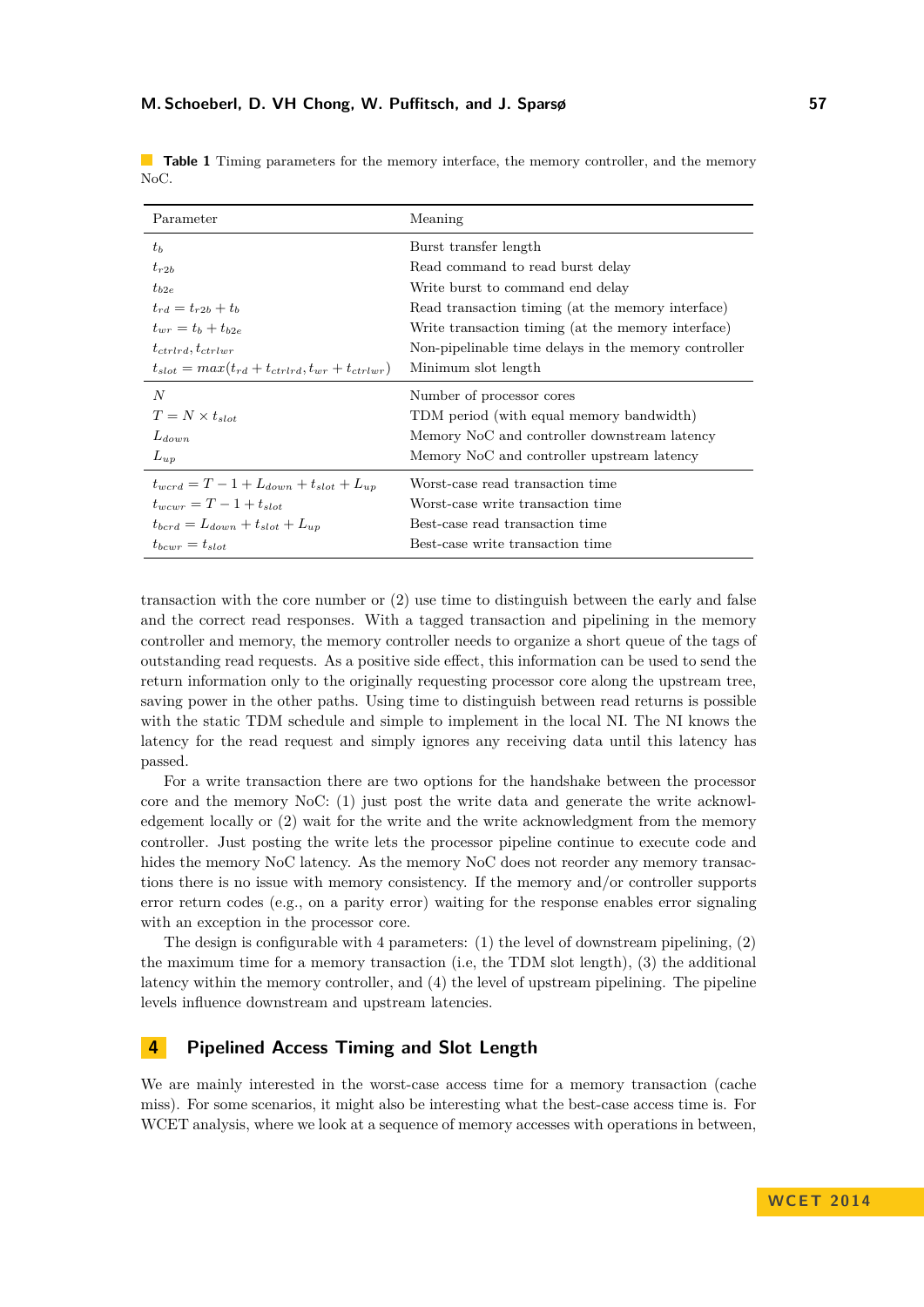<span id="page-5-1"></span>

**Figure 3** Access latency, TDM slot length, and slot shifting due to pipelineing

we are interested in how much of the access latency can be overlapped with execution and therefore hidden.

Table [1](#page-4-1) shows all timing parameters, which are in clock cycles. Timing parameters with a lower case *t* in the name denote non-pipeline delays and parameters with an upper case L delays that can be pipelined. E.g., the bursting of data via the pins of the memory chips cannot be pipelined, but the burst of data traveling in the memory NoC can be pipelined.

Memory read and write transactions at the memory chip take  $t<sub>b</sub>$  clock cycles for the burst transfer of the data and some additional latency for a read command to process  $(t_{r2b})$ and a write command to finish  $(t_{b2e})$ . Due to some inefficiency in the memory controller, additional delays on read or write transaction (*tctrlrd* and *tctrlwr*) may be introduced that cannot be hidden by pipelining. The combination of those memory and controller delays determines the minimum TDM slot length *tslot*.

The slot length *tslot* and the number of processing cores determine the TDM period *T*. [1](#page-5-0) The memory NoC (and the memory controller) introduce additional latency that needs to be added for the worst-case access time (*twcrd* and *twcwr*). However, even with a low number of processing cores the TDM period *T* is the main contributor to the access latency.

Figure [3](#page-5-1) shows two read transactions by cores 0 and 1 in a configuration with four cores. The accesses of the cores are delayed until the respective slot arrives; this delay may be up to *T* − 1 cycles. From the core's network interface to the memory, a latency of *Ldown* cycles is added. Accessing the memory requires *tslot* cycles. Transmitting the data back to the core adds *Lup* more cycles. The sum of these times determines the access latency observed at a core. The minimum TDM slot length depends however only on the maximum time the memory requires to serve a transaction.

Figure [3](#page-5-1) shows that pipelining shifts the TDM slots in time along the path from the processor cores to the memory and back. Therefore, a core's slot starts at different times in different parts of that path. When the timing of the (SDRAM) memory controller is known (e.g., in [\[10\]](#page-9-16)), the read and write commands can be sent from the client in the exact right

<span id="page-5-0"></span> $1$  Assuming equal bandwidth for all processing cores. Optimizing the bandwidth of the individual cores for the WCET has not been very beneficial [\[25\]](#page-9-14).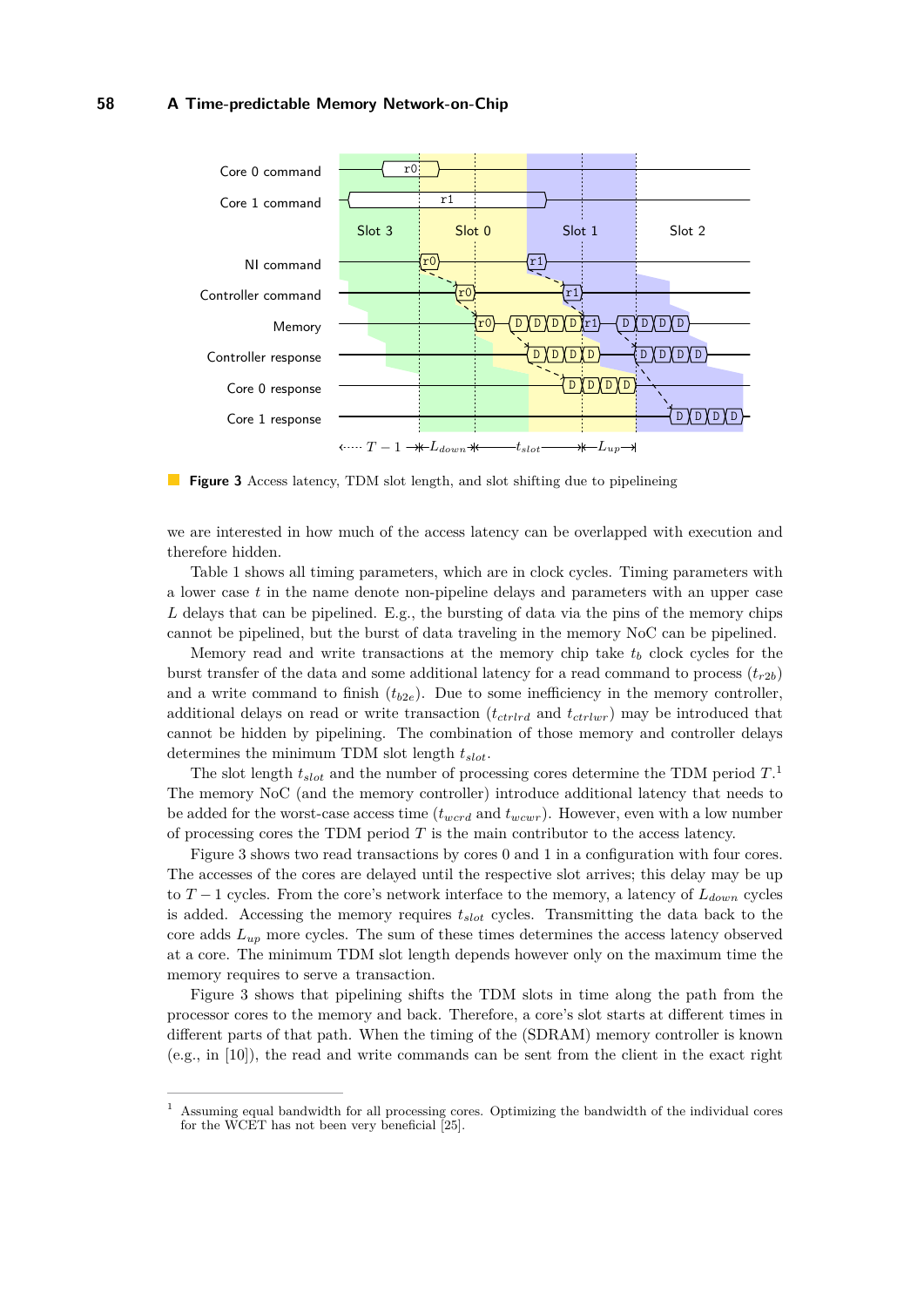point in time so they travel trough the network, arrive at the memory controller, and then arrive at the SDRAM bus without any flow control or buffering (except pipeline registers).

For WCET analysis the timings for individual cache misses are: *twcrd* for a cache line fill and *twcwr* for a cache line write back. Compared to a round-robin arbitration, the constant time between two possible accesses can be used to tighten WCET bounds for a sequence of accesses. The time spent executing instructions that do not access memory (or are guaranteed hits) between two accesses can be subtracted from the TDM period *T*.

## <span id="page-6-0"></span>**5 Implementation and Evaluation**

We have implemented three different memory arbiters:  $(1)$  a round-robin arbiter,  $(2)$  a centralized TDM arbiter, and (3) the distributed TDM arbiter as described in Section [3.](#page-2-0) We used the high-level hardware description language Chisel [\[1\]](#page-8-7), which allows the generation of Verilog code for logic synthesis. To evaluate the arbiter rather than the processor cores, we connected the arbiters to test driver cores (4, 8,*. . .* , 128), together with a PLL, and a memory controller. The design was synthesized and constrained to run at 200 MHz with Altera Quartus II. As target device we chose the Cyclone IV FPGA used on Altera's DE-115 development board (part number EP4CE115F29C7N).

All arbiters use the OCP communication interface used in T-CREST project. For a multicore with *N* cores, it has *N* OCP slave interfaces that receive data from the processor cores and one OCP master interface that sends data to the memory controller. To make the arbiter reusable, it is configurable with five parameters: number of cores, address width, data width, burst length, and controller delay. Additional parameters like slot length and period are derived from these parameters.

For a multicore with *N* cores, each core is given an  $id$ ,  $0, 1, \ldots N-1$ . Based on the number of cores, a specific time slot is defined for each core in the TDM based arbiters. The slot length is defined as  $t_{slot} = max(t_{rd} + t_{ctrlrd}, t_{wr} + t_{ctrlwr})$ , which is the amount of clock cycles for a read or write burst. The slot length and the number of cores is configurable. In a complete memory access period,  $T = N \times t_{slot}$ , each processing core has a chance for either a read or write burst. At each core a counter is used to generate the according single cycle enable signal.

For the centralized TDM arbiter, a finite state machine (FSM) controls the local TDM arbitration. When the *enable* signal is asserted, the FSM will transfer the memory access request of the corresponding node into the memory tree. The FSM has only three states: *idle*, *read*, and *write*.

For the distributed TDM arbiter, the arbitration is divided into *N* local arbiters. Each local arbiter has a counter for the TDM slot counting. The outputs of all local arbiters are fed to a tree of OR gates and into pipeline registers before reaching the memory controller. On the return path from the memory controller, this data is broadcasted to all the local arbiters. Two pipeline registers on the downstream path and one on the upstream path are enough to keep the critical path short enough for a [2](#page-6-1)00 MHz operating frequency.<sup>2</sup>

Figure [4](#page-7-1) shows the maximum frequency (Fmax) of each arbiter. The centralized arbiters (round-robin and central TDM) lead to slower clock frequency when increasing the number of processing cores. The simple round-robin arbiter can be clocked faster than the central TDM arbiter. In contrast, the maximum frequency of the distributed TDM arbiter remains relatively close to the input frequency (200 MHz), even as the number of nodes increases

<span id="page-6-1"></span> $^2\,$  A RISC style processor core can be clocked at about 100 MHz in this FPGA family.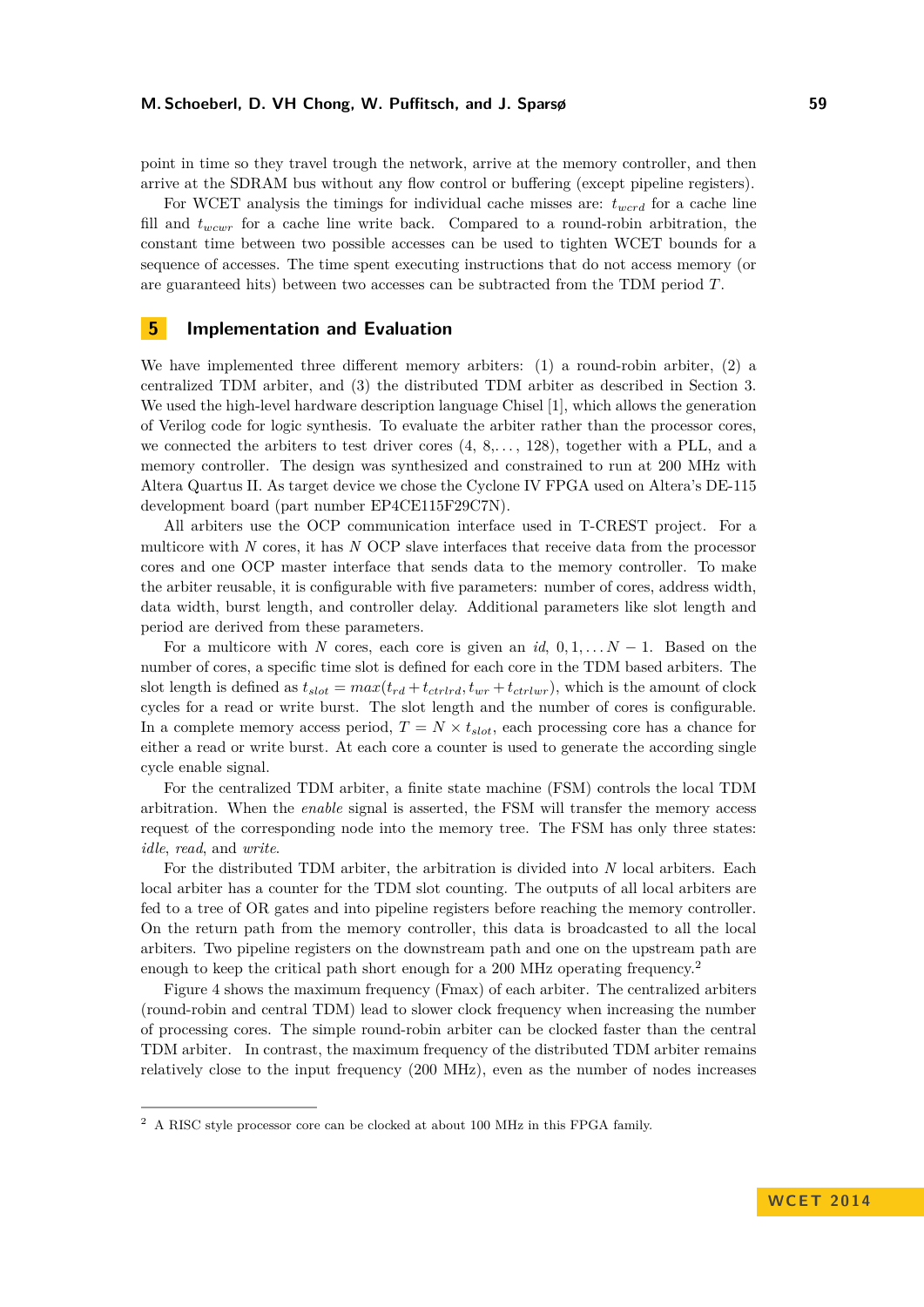<span id="page-7-1"></span>



| Number of processor cores | $\overline{4}$ | 8.   | 16. | 32            | 64   | 128   |
|---------------------------|----------------|------|-----|---------------|------|-------|
| Round-robin               | 139.           | 324  |     | 614 1267 2549 |      | 5114  |
| Centralized TDM           | 235.           | 446  |     | 969 1943      | 3893 | 7764  |
| Distributed TDM           | 470.           | 980. |     | 1894 3827     | 7575 | 10277 |

<span id="page-7-2"></span>**Table 2** Logic cell counts for different arbiters and different number of processor cores

exponentially. The distributed TDM arbiter has the shortest critical path since the datapaths from each node to the memory, through the arbiter, are independent of each other and broken up with pipeline registers.

Table [2](#page-7-2) shows the resource consumption of each arbiter in terms of logic cell (LC) count on the FPGA. To set the number in relation, a RISC style processor pipeline consumes about 2000–5000 LCs. The centralized TDM arbiter requires more logic cells than the round-robin arbiter.

The distributed TDM arbiter replicates some logic (e.g., the counters for the TDM slots) at the client side. Therefore, it consumes more resource, but also allows the highest clock frequency. Each client side component consumes about 30 LCs. However, the memory tree, made up of OR gates, consumes a large number of LCs. For every 4 cores, a 4-input look-up table (LUT) is needed for every bit of the OCP signals. As a rough estimate, about 55 logic cells are needed for the OR-gate tree per node. With a back-of-an-envelope calculation the LCs needed for the 128-core multicore can be estimated as:  $30$  LC per core  $*$  128  $+$  55 LC per OR-gate tree \* 128 = 10880. This confirms the synthesized results shown in Table [2.](#page-7-2)

Compared to centralized TDM arbitration, as used in [\[11\]](#page-9-12) and [\[16\]](#page-9-9), our pipelined design with the distributed arbitration at the individual nodes scales better with more nodes. The additional cost is moderate. The cost per node is in the range of 120 LCs, where a RISC style processor node itself consumes between 2000 and 5000 LCs.

# <span id="page-7-0"></span>**6 Conclusion**

Computer systems for real-time systems need to be time-predictable to allow static WCET analysis. For multicore processors with shared memory the access to this shared memory needs to be time-predictable as well. A time-division multiplexing (TDM) arbiter is time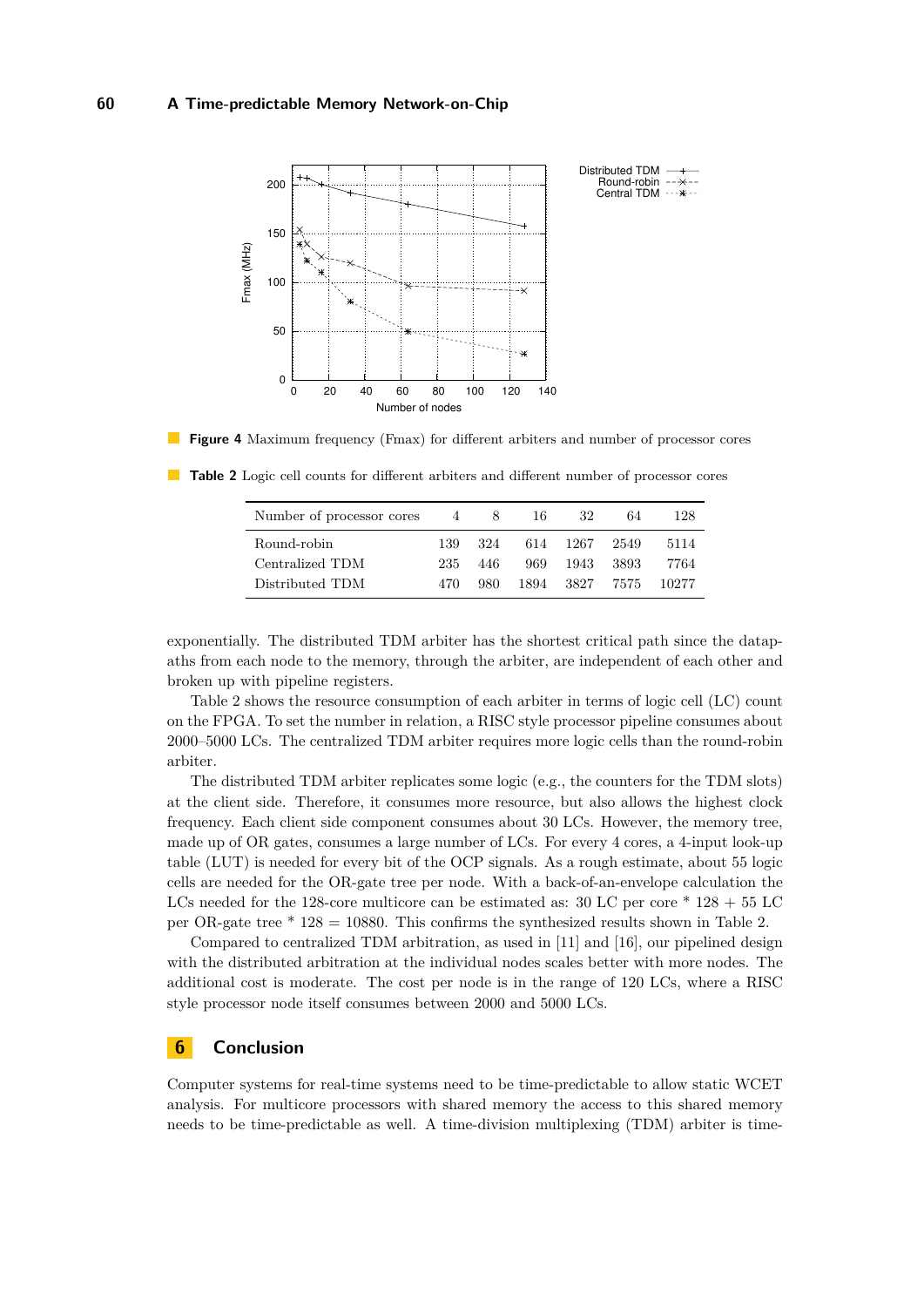predictable. It allows calculating the WCET of a task executing on one processor core independent from other tasks executing on other cores. This paper presented a TDM memory network-on-chip with distributed arbitration and pipelining to achieve a high throughput through the interconnect. The additional latency through pipelining does not influence the slot length of the TDM schedule. The TDM schedule and the knowledge of the pipelined interconnect is the input for the WCET analysis of memory accesses for a multicore processor.

## **Acknowledgment**

This work is part of the project "Hard Real-Time Embedded Multiprocessor Platform - RTEMP" and received partial funding from the Danish Research Council for Technology and Production Sciences under contract no. 12-127600. This work was partially funded under the European Union's 7th Framework Programme under grant agreement no. 288008: Time-predictable Multi-Core Architecture for Embedded Systems (T-CREST).

## **Source Access**

The source of the described memory NoCs is open source under the simplified BSD licenses and available at GitHub within the Patmos project: [https://github.com/t-crest/](https://github.com/t-crest/patmos) [patmos](https://github.com/t-crest/patmos). Details on the build process can be found in the Patmos reference handbook [\[20\]](#page-9-17).

#### **References**

- <span id="page-8-7"></span>**1** Jonathan Bachrach, Huy Vo, Brian Richards, Yunsup Lee, Andrew Waterman, Rimas Avizienis, John Wawrzynek, and Krste Asanovic. Chisel: constructing hardware in a scala embedded language. In Patrick Groeneveld, Donatella Sciuto, and Soha Hassoun, editors, *The 49th Annual Design Automation Conference (DAC 2012)*, pages 1216–1225, San Francisco, CA, USA, June 2012. ACM.
- <span id="page-8-3"></span>**2** Aydin O Balkan, Gang Qu, and Uzi Vishkin. Mesh-of-trees and alternative interconnection networks for single-chip parallelism. *IEEE Transactions on Very Large Scale Integration (VLSI) Systems*, 17(10):1419–1432, 2009.
- <span id="page-8-1"></span>**3** Christoph Cullmann, Christian Ferdinand, Gernot Gebhard, Daniel Grund, Claire Maiza, Jan Reineke, Benoît Triquet, and Reinhard Wilhelm. Predictability considerations in the design of multi-core embedded systems. In *Proceedings of Embedded Real Time Software and Systems*, May 2010.
- <span id="page-8-5"></span>**4** Manil Dev Gomony, Benny Akesson, and Kees Goossens. Coupling tdm noc and dram controller for cost and performance optimization of real-time systems. In *Design, Automation and Test in Europe Conference and Exhibition (DATE), 2014*, pages 1–6, March 2014.
- <span id="page-8-2"></span>**5** Manel Djemal, François Pêcheux, Dumitru Potop-Butucaru, Robert De Simone, Franck Wajsburt, and Zhen Zhang. Programmable routers for efficient mapping of applications onto NoC-based MPSoCs. In *Design and Architectures for Signal and Image Processing (DASIP)*, pages 1–8, Oct 2012.
- <span id="page-8-4"></span>**6** Jamie Garside and Neil C Audsley. Investigating shared memory tree prefetching within multimedia noc architectures. In *Memory Architecture and Organisation Workshop*, 2013.
- <span id="page-8-0"></span>**7** Evangelia Kasapaki and Jens Sparsø. Argo: A Time-Elastic Time-Division-Multiplexed NoC using Asynchronous Routers. In *Proc. IEEE International Symposium on Asynchronous Circuits and Systems (ASYNC)*. IEEE Computer Society Press, 2014.
- <span id="page-8-6"></span>**8** Timon Kelter, Heiko Falk, Peter Marwedel, Sudipta Chattopadhyay, and Abhik Roychoudhury. Static analysis of multi-core tdma resource arbitration delays. *Real-Time Systems*, 50(2):185–229, 2014.